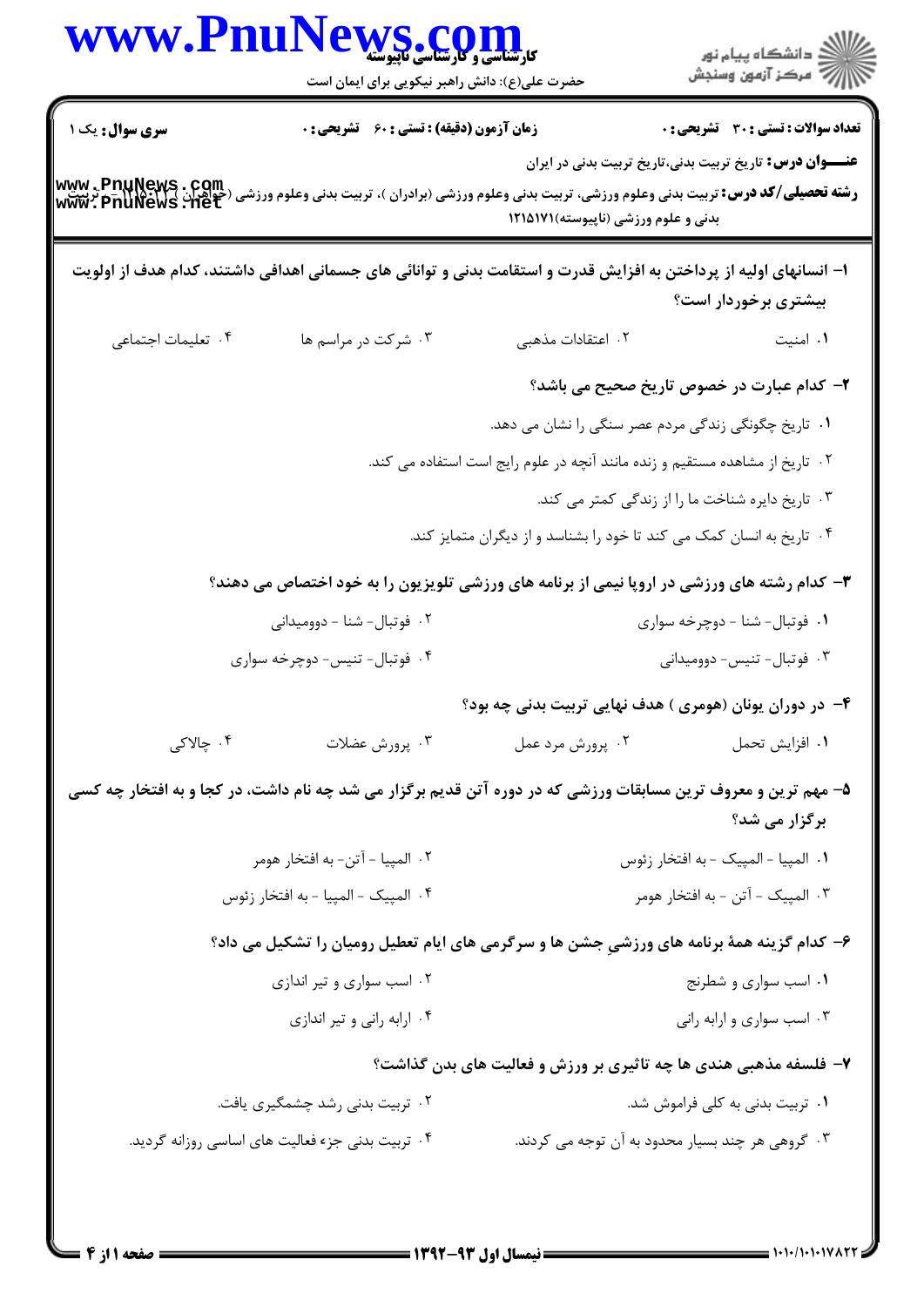| www.Pnu                | کارشناسی و کارشناسی باپیوسته<br>حضرت علی(ع): دانش راهبر نیکویی برای ایمان است                                                                                                     |                                     | ڪ دانشڪاه پيا <sub>م</sub> نور<br>ر <i>ا</i> ⊂ مرڪز آزمون وسنڊش            |
|------------------------|-----------------------------------------------------------------------------------------------------------------------------------------------------------------------------------|-------------------------------------|----------------------------------------------------------------------------|
| <b>سری سوال : ۱ یک</b> | <b>زمان آزمون (دقیقه) : تستی : 60 ٪ تشریحی : 0</b>                                                                                                                                |                                     | تعداد سوالات : تستي : 30 ٪ تشريحي : 0                                      |
|                        | <b>رشته تحصیلی/کد درس:</b> تربیت بدنی وعلوم ورزشی، تربیت بدنی وعلوم ورزشی (برادران )، تربیت بدنی وعلوم ورزشی (جواهران Phia: 7 مربیت<br>Www . PnuNews . net<br>Www . PnuNews . net | بدنی و علوم ورزشی (ناپیوسته)۱۲۱۵۱۷۱ | <b>عنـــوان درس:</b> تاریخ تربیت بدنی،تاریخ تربیت بدنی در ایران            |
|                        |                                                                                                                                                                                   |                                     | ۸– چه کسی به عنوان مؤسس و پایه گذار ورزش در مدارس آلمان شناخته شده است؟    |
| ۰۴ آدلف اسپیس          | ۰۳ فردريخ لودويک جان                                                                                                                                                              | ۰۲ کونارد کوخ                       | ۰۱ ریچارد شرمن                                                             |
|                        | ۹- چه کسی معتقد بود که ورزش های مصنوعی نسبت به ورزشی طبیعی از ارزش آموزشی قابل توجهی برخوردارند؟                                                                                  |                                     |                                                                            |
| ۰۴ اسپیس               | ۰۳ ري گوليت                                                                                                                                                                       | ۰۲ لودویک                           | ۰۱ ليند فورس                                                               |
|                        |                                                                                                                                                                                   |                                     | ۱۰– کتاب "مبانی عام ژیمناستیک" اثر کیست؟                                   |
| ۰۴ کارل فیشر           | ۰۳ هنریک لینگ                                                                                                                                                                     | ۰۲ اگوست هران                       | ۰۱ ليند فورس                                                               |
|                        |                                                                                                                                                                                   |                                     | 11- چه کسی اولین بار تدریس تربیت بدنی را در مدارس فرانسه شروع کرد؟         |
| ۰۴ اسپیس               | ۰۳ لینگ                                                                                                                                                                           | ۰۲ ری گولیت                         | ۰۱ جیوانی                                                                  |
|                        |                                                                                                                                                                                   |                                     | ۱۲- در قرون وسطی شرکت در برنامه های ورزشی برای دانش آموزان چگونه بود؟      |
|                        | ۰۲ اختیاری                                                                                                                                                                        |                                     | ۰۱ برنامه ورزشی وجود نداشت                                                 |
|                        | ۰۴ فقط مخصوص ثروتمندان بود                                                                                                                                                        |                                     | ۰۳ اجباری                                                                  |
|                        |                                                                                                                                                                                   |                                     | ۱۳- کدام سیستم های آموزشی تربیت بدنی در جمهوری جدید آمریکا خاص دختران بود؟ |
| ۰۴ سیستم هیچکاک        | ۰۳ سیستم سارجنت                                                                                                                                                                   | ۰۲ سیستم لیوایز                     | ۰۱ سیستم بیچر                                                              |
|                        |                                                                                                                                                                                   |                                     | <b>۱۴</b> - ورزش های ملی کشور استرالیا کدامند؟                             |
| ۰۴ گلف و تنيس          | ۰۳ کريکت و فوتبال                                                                                                                                                                 | ۰۲ شنا و کریکت                      | ۰۱ گلف و شنا                                                               |
|                        | ۱۵– در آمریکا کدام سیستم آموزش در تربیت بدنی تلفیقی از سیستم ورزش سوئد و سیستم بیچر است؟                                                                                          |                                     |                                                                            |
| ۰۴ بنجامین             | ۰۳ ژیمناستیک آلمان                                                                                                                                                                | ۰۲ ليوايز                           | ۰۱ سارجنت                                                                  |
|                        | ۱۶- اداره امور ورزش همگانی و عمومی در چین، به عهده کدام بخش است و دارای چند شعبه می باشد؟                                                                                         |                                     |                                                                            |
|                        | ۰۲ بخش عمده مردمی- ۵ شعبه                                                                                                                                                         |                                     | ۰۱ بخش توده ای - ۶ شعبه                                                    |
|                        | ۰۴ بخش عمومی - ۵ شعبه                                                                                                                                                             |                                     | ۰۳ بخش قهرمانی - ۴ شعبه                                                    |
|                        |                                                                                                                                                                                   |                                     | <b>۱۷- تربیت بدنی در تایلند زیر نظر چه ارگانی اداره می شود؟</b>            |
|                        | ۰۲ کمیته ملی المپیک                                                                                                                                                               |                                     | ۰۱ وزارت آموزش و پرورش                                                     |
|                        | ۰۴ وزارت ورزش                                                                                                                                                                     |                                     | ۰۳ کنفدراسیون ورزشی                                                        |
|                        |                                                                                                                                                                                   |                                     |                                                                            |

 $= 1.1 - (1.1 - 11111)$ 

صفحه 2 از 4 =

**= نیمسال اول ۹۳-۱۳۹۲**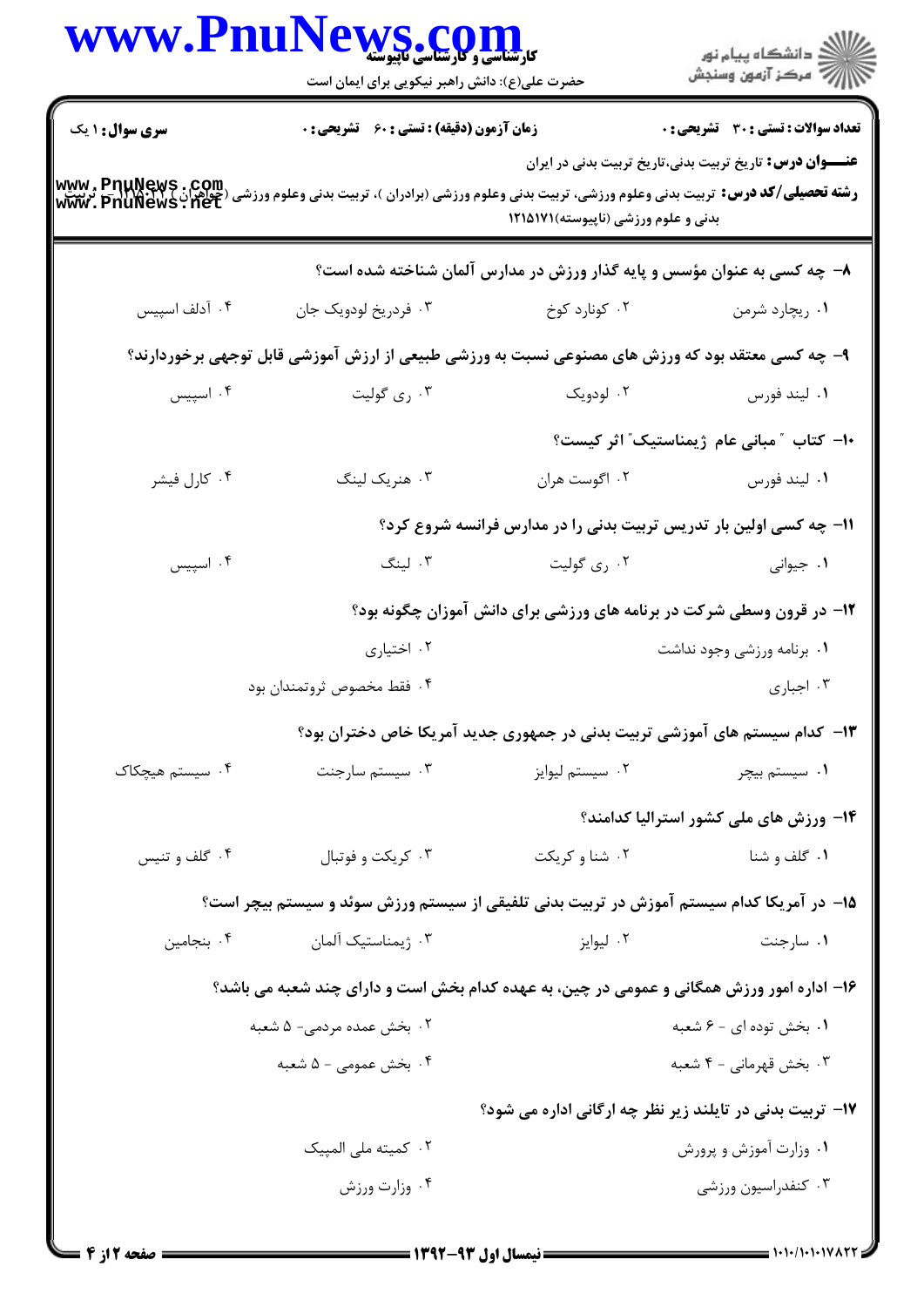## www.PnuNews.cor .<br>گ دانشگاه پیام نور ے<br>اللہ مرکز آزمون وسنجش حضرت علي(ع): دانش راهبر نيكويي براي ايمان است **تعداد سوالات : تستي : 30 - تشريحي : 0 سری سوال : ۱ یک زمان آزمون (دقیقه) : تستی : 60 ٪ تشریحی : 0 عنـــوان درس:** تاریخ تربیت بدنی،تاریخ تربیت بدنی در ایران www. PnuNews . Com<br>- **رشته تحصیلی/کد درس:** تربیت بدنی وعلوم ورزشی، تربیت بدنی وعلوم ورزشی (برادران )، تربیت بدنی وعلوم ورزشی (جواهران )<br>**www. PnuNews . net** بدنی و علوم ورزشی (ناپیوسته)۱۲۱۵۱۷۱ ۱۸– کدام ورزش ها در مدارس ابتدایی فیلیپین اجباری است؟  $\cdot$ سافتيال- ژىمناستىك- شنا ۰۲ دوومیدانی- کشتی- تمرینهای رزمی ۰۳ , ژه- ژیمناستیک- تمرینهای رزمی و گروهی ۰۴ رژه- دوومیدانی- بسکتبال **۱۹- تعریف کلی ورزش از دیدگاه اسلام کدام است؟** ۰۱ هر فعالیتی که نقش موثر و گاهی تعیین کننده در تامین سلامتی شخص دارد. ۲. انجام حرکات بدنی و تکرار آن به گونه ای که باعث افزایش توان و ورزیدگی بیشتر شود. ۰۳ انجام حرکات بدنی به گونه ای که سبب ایجاد نشاط در جامعه شود. ۰۴ اجرای تمرینات و فعالیت های مداوم جهت سبقت گرفتن در مسابقات **۲۰**- پیامبر اکرم (ص ) کدام ورزش را رکن اصلی استراتژی در تمرینات نظامی و اساس آمادگی رزمی می پنداشتند؟ ۰۴ تیر اندازی ۰۳ شتر سواری ۰۲ است سواری ۰۱ شمشیرزنی **۲۱**- کدام گزینه در خصوص تشکیل و تاسیس تربیت بدنی در آموزش و پرورش ایران صحیح می باشد؟ ۰۱ درس ورزش از سال ۱۳۰۶ به صورت اجباری در مدارس اجرا شد ۰۲ هر روز ۲ ساعت از برنامه های مدارس به زنگ ورزش اختصاص داشت ۰۳ برای اداره ساعات ورزش در مدارس از مربیان دوره دیده استفاده می شد ۰۴ اولین اقدام جهت تربیت معلمان ورزش ٍ در سال ۱۳۰۶ صورت پذیرفت ۲۲- اداره امور باشگاهها و ورزشگاه های ورزشی در کشور به عهده کدام حوزه معاونت سازمانی تربیت بدنی است؟ ۰۲ معاونت امور استانها ۰۱ معاونت مالی و اداری ۰۴ معاونت ادارات کل ۰۳ معاونت فنی و امور فدراسیونها **۲۳**– نهضت المپیک نتیجه همیاری کدام سازمان ها است؟ ۰۱ كميته بين المللي المييک و ساير سازمانها ۰۲ فدراسیون بین المللی ورزش و کمیته های ملی المپیک ۰۳ کمیته های ملی المپیک و فدراسیونهای بین المللی ورزشی و IOC ۰۴ کمیسیونهای سه جانبه ای المپیک و NOCs